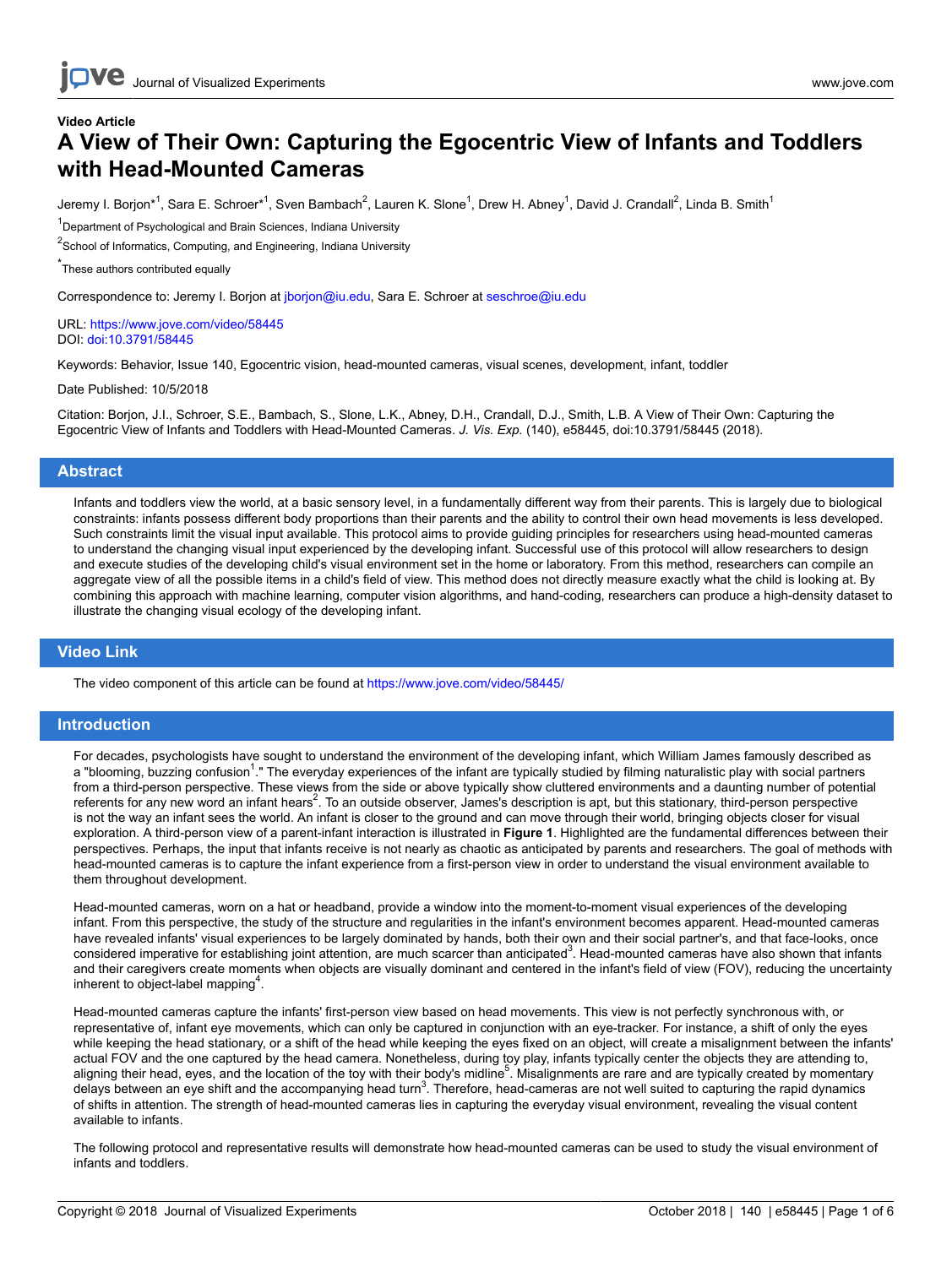## **Protocol**

The following procedure to collect data on infant and toddler's visual experiences in the laboratory and at home was approved by the Indiana University Institutional Review Board. Informed consent was obtained from the infant's caregiver.

# **1. Choose a Head Camera**

**NOTE:** There are numerous small, lightweight, and portable cameras readily available for purchase (**Figure 2**).

- 1. Choose a head camera that is unobtrusive and will not influence the scenes being recorded.
	- 1. Mount the camera onto a snug hat or headband using a temporary adhesive or securely mount the camera onto a small plastic plate attached to the headband. Position the camera at the child's brow (**Figure 2B**, left).
		- 1. Depending on the shape of the camera, mount the camera by sewing small cloth loops into a headband or hat (**Figure 2B**, center and right).
		- 2. Ensure that the hat or headband are adjustable to achieve a snug and comfortable fit on the child's head (**Figure 2A**). **NOTE:** A camera located directly between the eyes of the infant is theoretically ideal, however this is not quite possible with current technology. Small cameras that can be placed low on the forehead are becoming increasingly available.
- 2. If cameras are being sent home with the parents, ensure that parents can use them without any technical help.
	- 1. Before the parents leave the laboratory, train them on how to operate the head camera.
	- 2. Send the parents home with the camera to use, the head-band or hat, and a hand-out describing the procedure to turn on the camera and record data.
- 3. Ensure that the cameras are light enough for infants to wear and forget about. **NOTE:** The recommended weight is less than 30 g<sup>3</sup>. Any chosen camera should not heat up during use and must be durable under heavy use.
- 4. If the experimental setup requires the children to be freely-moving, store recorded video to an internal storage card. Otherwise, use cameras tethered to the data collection computer.
- 5. Use a camera with a high-quality lens to better leverage recent advances in machine learning algorithms which segment visual scenes into regions of interest.
	- 1. If visual scenes will be manually coded by researchers, use a camera that can capture images at sufficient quality for manual inspection.
- 6. Ensure that any battery-powered camera is capable of recording for the desired amount of time.
- 7. Shortly before beginning the experiment or sending the camera home with the parents, test the head camera to ensure it is working appropriately.

# **2. Data Collection in the Laboratory**

**NOTE:** Head-mounted cameras can be easily added to most experiments.

- 1. Have 2-3 experimenters place the camera onto the child's head: one experimenter places the head camera, one monitors the head-camera view, and, if needed, one distracts the child.
	- 1. Ask the parent to ensure that the child remains calm and to distract the child during the placement process.
- 2. Perform the camera placement in three steps as follows.
	- 1. Desensitize the infant to hand actions near their head.
		- 1. Ask the parent to lightly touch or stroke the infant's head and hair several times.
		- 2. Ask the experimenter placing the hat on the infant's head to do the same as in 2.2.1.1.
	- 2. Have the experimenter place the head-mounted camera when the child is distracted.
		- 1. Use push-button toys to keep the child's hands busy.
		- 2. Have the distracting experimenter or parent help at this stage by gently pushing the child's hands toward the engaging toy so that the child's hands do not go to the head.
	- 3. Tighten the hat on the child's head and adjust the head camera when the child is engaged with the toy.
		- 1. Adjust the camera so that when the infant holds an object in front of his/her face, the object is centered in the head camera FOV.
		- 2. If the child is sitting, adjust the camera so that it captures most of the child's lap when the child looks down.
- 3. After placing the camera on the child's head, ask the experimenter to leave the room and begin the recording.
- 4. In the event that a camera is moved out of place or removed, re-enter the room to correct the camera.
	- Terminate the experiment if the child does not tolerate the camera being reapplied.
		- **NOTE:** For recording natural environments in the home, first fit a hat and camera to the individual infant and show parents how to position the camera. The design and fit of the camera must ensure that parents will be able to put the hat on their child without technical help.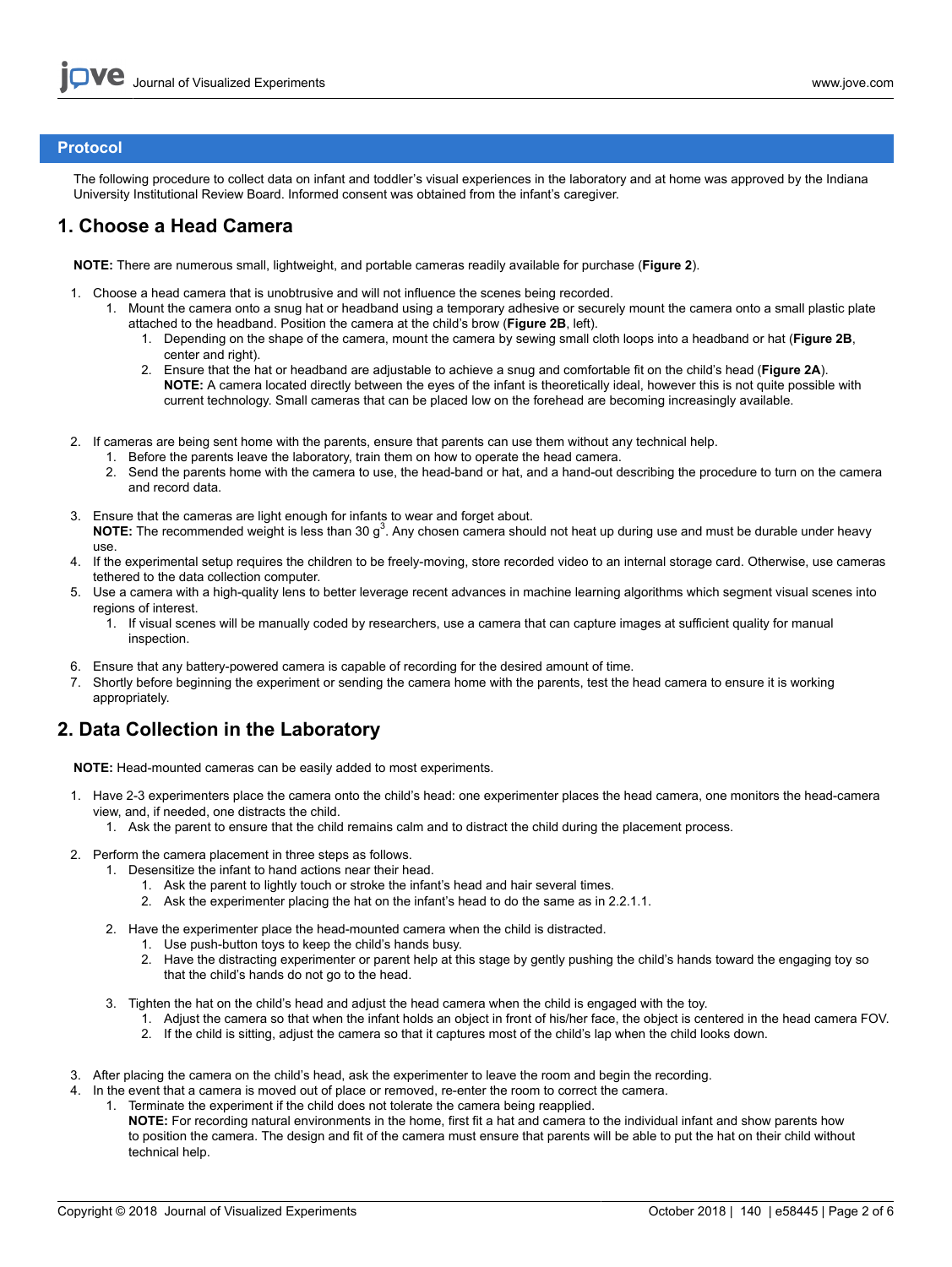# **3. Data Collection for the Parent-Infant Study**

NOTE: The following representative method for head-cameras uses naturalistic toy play in the lab to demonstrate the type of analyses that can be conducted on the egocentric views of infants and their parents (**Figure 3A**).

- 1. Outfit the parent and child with head-mounted cameras, as described in 2.1 and 2.2.
- 2. Use head cameras to capture videos with a resolution of 720 x 1280 pixels at 30 frame/s. Proceed as described in steps 2.3 and 2.4.
	- 1. Subsample the video stream at one frame every 5 s.
	- 2. Manually draw bounding boxes around each toy (**Figure 3B**) within view using commercial software or a program developed in-house (see **Figure 3C** for a sample frame).
		- 1. If only part of a toy is visible due to occlusion by other toys or truncation on the edge of the frame, only draw bounding boxes when a toy is easily identifiable and include all visible parts of the toy.
		- 2. For example, if only the doll's leg is visible, draw a bounding box around its leg. If an object occludes half of the doll, leaving the hair and legs visible, then draw a box that includes both hair and legs.

### **Representative Results**

One simple, yet informative, analysis is to count the number of objects in view at each point in time. Since a head camera produces data at approximately 30 Hz (30 images/s), down-sampling the data to 1 image every 5 s helps to produce a more manageable dataset while maintaining a resolution appropriate for understanding the types of scenes children see. Prior research has demonstrated that visual scenes are slow-changing in infants<sup>3</sup>. A custom script was used to draw bounding boxes around the toys in view. Figure 4 shows representative results for 1 parent-infant dyad. An independent t-test comparing the number of scenes with a given number of objects between the parent (**Figure 4A**) and the child (**Figure 4B**) revealed this child had a greater number of scenes with fewer objects in view compared to the parent (t(78) = 4.58,  $p <$ 0.001).

Another informative analysis is to calculate how visually large the objects are in each view. The proportion of the screen taken up by each object in view can be calculated and analyzed. For both parent and child, there is a negative correlation between the number of objects in view and the visual sizes of the objects in that view (Figure 4C, Spearman correlation  $r = -0.19$ ,  $p < 0.001$  and Figure 4D, Spearman correlation  $r = -0.23$ ,  $p <$ 0.001). That is, if there are more objects in view, each object takes up less of the screen than if there are fewer objects in view. For this dyad, the child captured more scenes with less than 10 objects in view and the parent exhibits a larger number of objects in view. Similar results have been<br>previously reported in the literature<sup>3,4,5,8,9,10,11,12,13</sup>.



Figure 1: An illustrative schematic demonstrating the different views of a parent and their child during play. [Please click here to view a](https://www.jove.com/files/ftp_upload/58445/58445fig1large.jpg) [larger version of this figure.](https://www.jove.com/files/ftp_upload/58445/58445fig1large.jpg)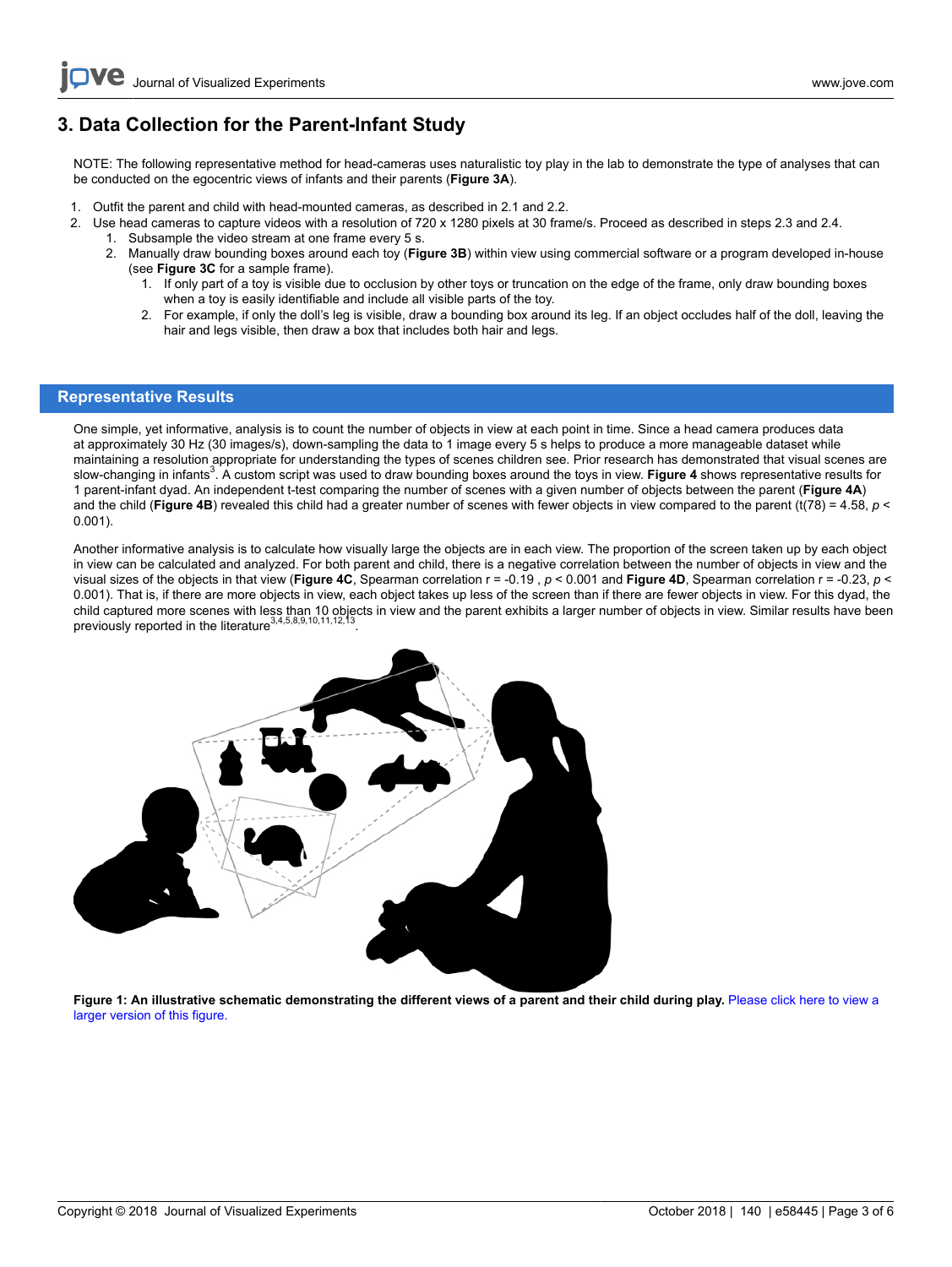

**Figure 2: Examples of head-mounted cameras and their attachments.** (**A**) Infants and toddlers wearing head-mounted cameras at home and in the lab. (**B**) Examples of ways to attach head cameras to headbands (left, middle) and hats (right). [Please click here to view a larger version of](https://www.jove.com/files/ftp_upload/58445/58445fig2large.jpg) [this figure.](https://www.jove.com/files/ftp_upload/58445/58445fig2large.jpg)



**Figure 3: The 24 toys used in the representative method.** (**A**, left) Representative frame from the head camera of a child illustrating a smaller number of objects in view and at visually larger sizes. (**A**, right) A representative frame from the head camera of a parent illustrating their typical view: many objects at visually smaller sizes. (**B**) Toys are consistent in size, ranging from 2-7 inches on the longest dimension, and between 2-3 inches on the shorter dimensions. (**C**) Boxes are drawn around each toy, or part of toy that is visible and identifiable, using an in-house graphical user interface. [Please click here to view a larger version of this figure.](https://www.jove.com/files/ftp_upload/58445/58445fig3large.jpg)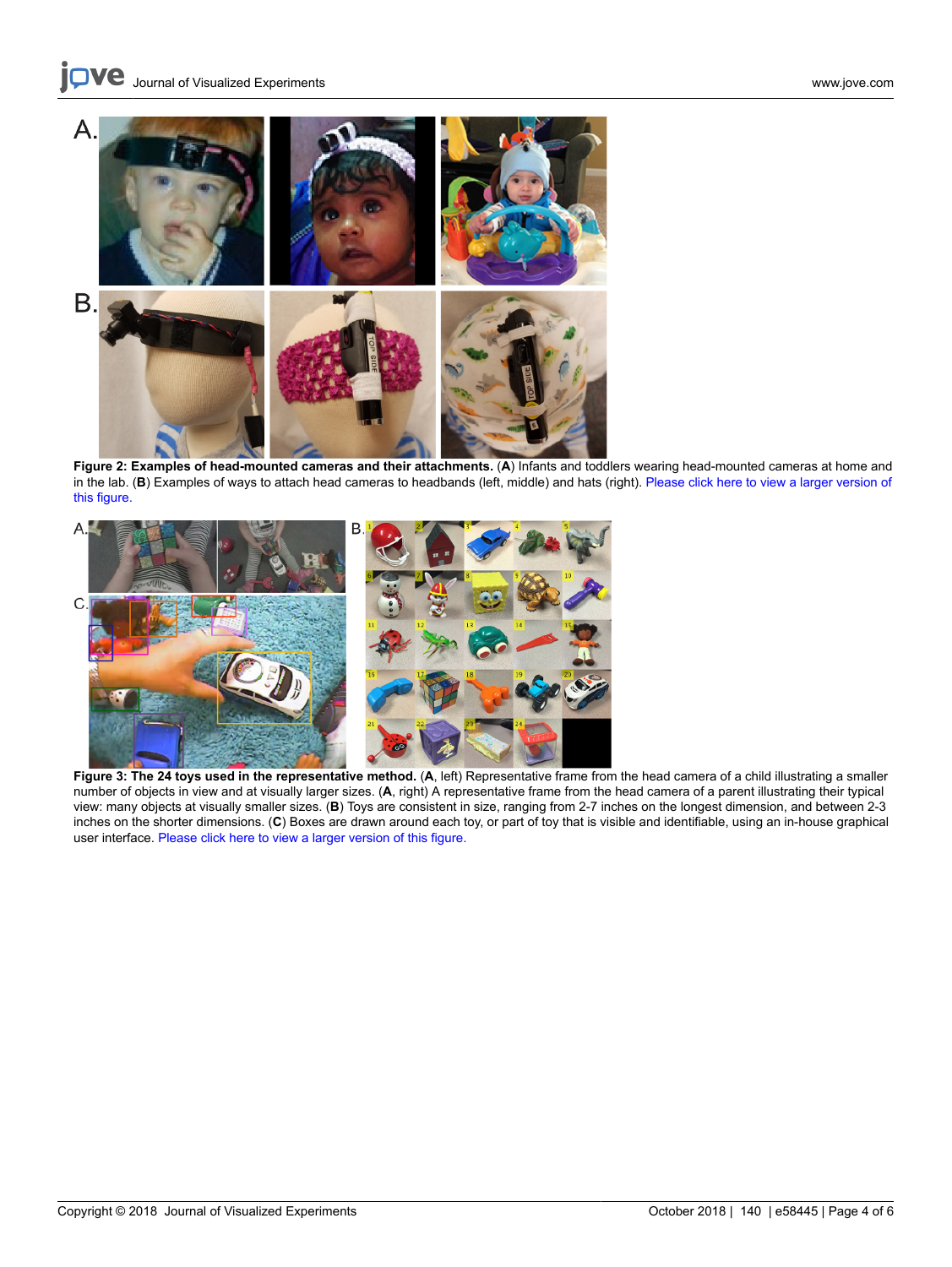Journal of Visualized [Experiments](https://www.jove.com) [www.jove.com](https://www.jove.com)



**Figure 4: Representative results from a single dyad participating in toy play.** Histograms grouping the number of scenes based on the number of objects in view for the parent (**A**) and child (**B**). The proportion of the screen taken up by each object in view *versus* the number of objects in view for the parent (**C**) and the child (**D**). The black line is the line of best fit. [Please click here to view a larger version of this figure.](https://www.jove.com/files/ftp_upload/58445/58445fig4large.jpg)

## **Discussion**

This paper outlines the basics for applying head-mounted cameras to infants to capture their egocentric visual scene. Commercially available head cameras are sufficient for the vast majority of studies. Small, lightweight, and portable cameras should be incorporated into a soft fabric hat or headband and applied to the child's head. Once successfully designed and implemented, a variety of experiments can be run, both in laboratory settings as well as in the home environment. From the videos gathered, aggregate data about the developing infant's visual ecology can be compiled and analyzed.

The most critical step with this method is the application of the head camera onto the child. If done incorrectly, the head camera will be poorly placed and data quality will be diminished or unusable. An incorrect placement could also spur the child to reject the camera and halt the experiment. We will briefly discuss suggestions to ensure success with the application of the head camera. Cameras should be placed on the infant in one move without hesitation. If the researcher is apprehensive to place a camera on the child's head, or if multiple attempts are made, the likelihood of refusal becomes much higher. Experimenters should practice placing hats and camera devices on willing toddlers or mannequins beforehand. When placing the camera, it must be placed low enough on the forehead to ensure a clear view of the scene in front of the face. Slightly angling the camera downwards will guarantee view of the infant's hands during active manipulation. The camera should also be stable and secure on the infant's head. Stable cameras mean stable and clear images. If the headwear jiggles, toddlers can notice this and pull the camera off. For children under 18 months of age, anything drawing attention to the gear increases refusals. This includes having the infant handle the equipment or talking about it before placing it on the child. For children over 18 months of age, talking about the camera beforehand and asking the child's permission to put it on may be more effective. With a trained researcher, success rates in placing head cameras on infants, without the infant fussing out of the experiment, can reach around 75%.

When sending a head-camera home with the families, take considerable time to design the cap/headband and camera placement. The way a parent places a camera on their child's head will not always be at the same level of precision as a trained researcher. Ensure the cap is easy to apply by the parents and ensure the research questions do not demand exacting specifications. If experimental needs require precise placement of the camera on the head, consider running the study in a laboratory setting instead of at home.

Head-cameras will have limitations in what they can capture. Given the location of the camera on the head of the infant, the horizontal views of the infant as they move their head from left to right will be extensively captured. Vertical displacements of the camera, when the infant looks up and down, will be unable to capture the very extremes of the visual scene. This is especially true if the camera is angled slightly downwards on the head of the infant, in order to capture the infant's hands.

Head-mounted cameras have revealed that children have a view of their own. On a fundamental level, toddlers and infants view the world differently than their parents. Toddlers shape their visual experience with their hands: holding and manipulating objects close to their face<sup>4,5,8</sup>. Given the very short arms of toddlers, the object is held close and appears large in the field of view. Such scenes with a clear focal object are often long-lasting, around four seconds in duration, and coincide with the lessening of head movements by the infant<sup>4</sup>. It is important to note, however, that head-mounted cameras do not provide any information as to where the participant is looking. Instead, this protocol can quantitatively describe the range of visual scenes available to children. Across an entire play session, there is a high probability that the child's<br>eyes are typically centered in the middle of the visual scene in front o